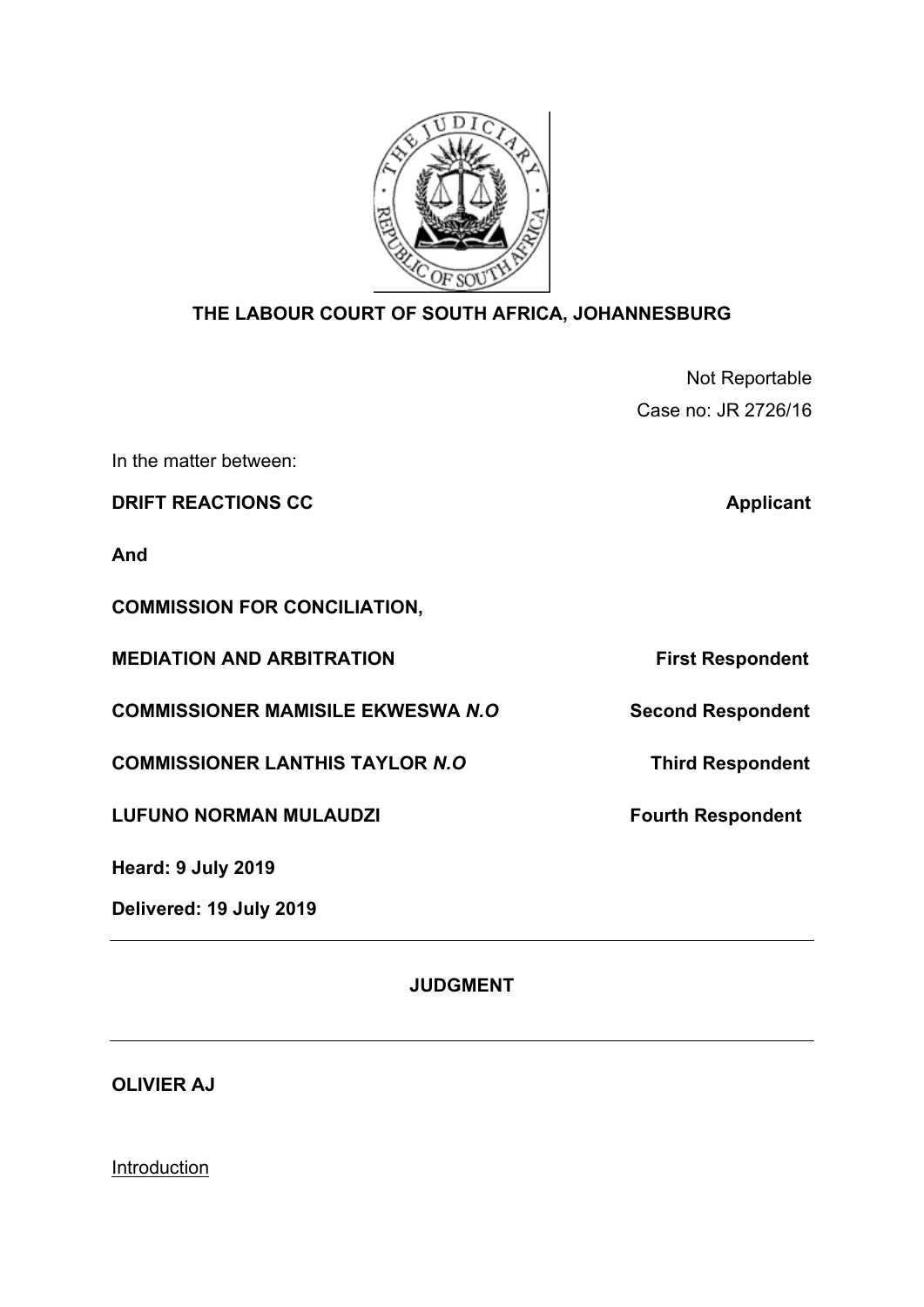[1] This is an application to review and set aside a default arbitration award issued by the First Respondent on 6 July 2016 and which default award was made by the Second Respondent. Alternatively the Applicant applies to review and set aside a rescission ruling issued by the Third Respondent on 30 September 2016 under the same case number.

## Background facts

- [5] The Applicant employed the Fourth Respondent as a security officer on 1 January 2013. The Applicant dismissed the Fourth Respondent on 30 September 2015 following a disciplinary hearing. The Fourth Respondent was dismissed for absence without leave during the period 15 to 19 October 2015.
- [6] The Fourth Respondent referred a dispute to the First Respondent on 3 November 2015. An arbitration was held on 24 November 2015 and because the Applicant did not attend a default arbitration award dated 8 December 2015 was issued ("the first default award"). The Fourth Respondent thereafter instructed the sheriff to attend at the Applicant's premises in order to enforce the award. .
- [7] The Applicant then applied to the Second Respondent to have the first default award rescinded. The Applicant's representative contended that the incorrect fax number had been used and it was not aware of the referral nor the set down of the matter by the First Respondent. On 31 May 2016 the first default award was rescinded.
- [8] It appears from the pleadings that during the course of the application to have the first default award rescinded, the Applicant was represented by an employees' organisation, the South African United Employers Organisation ("SAUEO"). The Applicant had mandated such employer's organisation and more particularly its representative Mr. Pierre Anton Govea to represent it in respect of the rescission proceedings. At all relevant times the aforesaid SAUEO and Mr. Govea indicated that it will accept service of any documents at the following fax no: (011) 954-3803.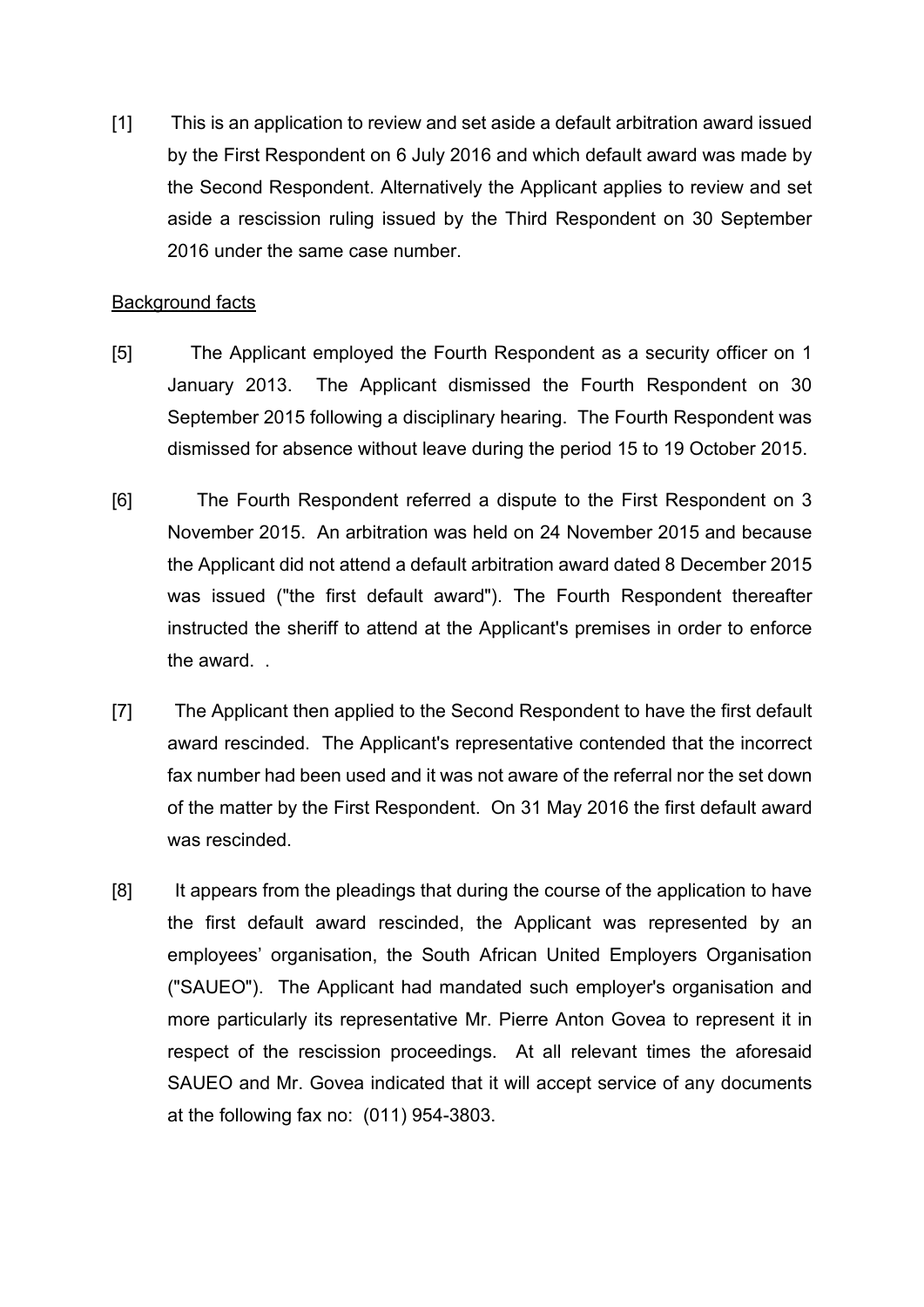- [9] The First Respondent thereafter set the matter down for a hearing on 5 July 2016. The Applicant was informed of this set down by a notice of set down sent to the fax number provided by SAUEO and Mr. Govea, however, the Applicant failed to attend the hearing. Pursuant thereto a second default arbitration award was issued on 8 July 2016 ("the second default award").
- [10] On 5 August 2016 the sheriff again attended at the Applicant's premises to enforce the second default award. SAUEO through Mr. Govea then represented the Applicant in launching a rescission application in relation to the second default award. This application was made on 6 July 2016. In the application the Applicant contended that the First Respondent used the incorrect fax number to notify it of the arbitration. The fax number provided by Mr. Govea was used by the First Respondent. The Applicant contended that such number was no longer in use and that it had not received the notice of set down.
- [11] On 30 September 2016 the Third Respondent issued a ruling dismissing the application to rescind the second default award ("the second rescission ruling").
- [12] The Applicant was then advised by SAUEO and Mr. Govea to bring an application to rescind the second rescission ruling. This ill-advised step also had an unfortunate ending in that on 3 November 2016 Commissioner Gcobisa Gosa ruled that the First Respondent lacked jurisdiction to entertain the Applicant's rescission application.

## The review application and the application for condonation

[13] This review application was launched by the Applicant on 13 December 2016. Section [1](#page-2-0)45 of the Labour Relations Act<sup>1</sup> (LRA), provides that any party who brings a review application in relation to an arbitration award must do so within six weeks of a date that the award was served on the Applicant. Section 145(1A) provides that this Court may in good course shown condone the late filing of such an application.

<span id="page-2-0"></span> $<sup>1</sup>$  No. 66 of 1995, as amended.</sup>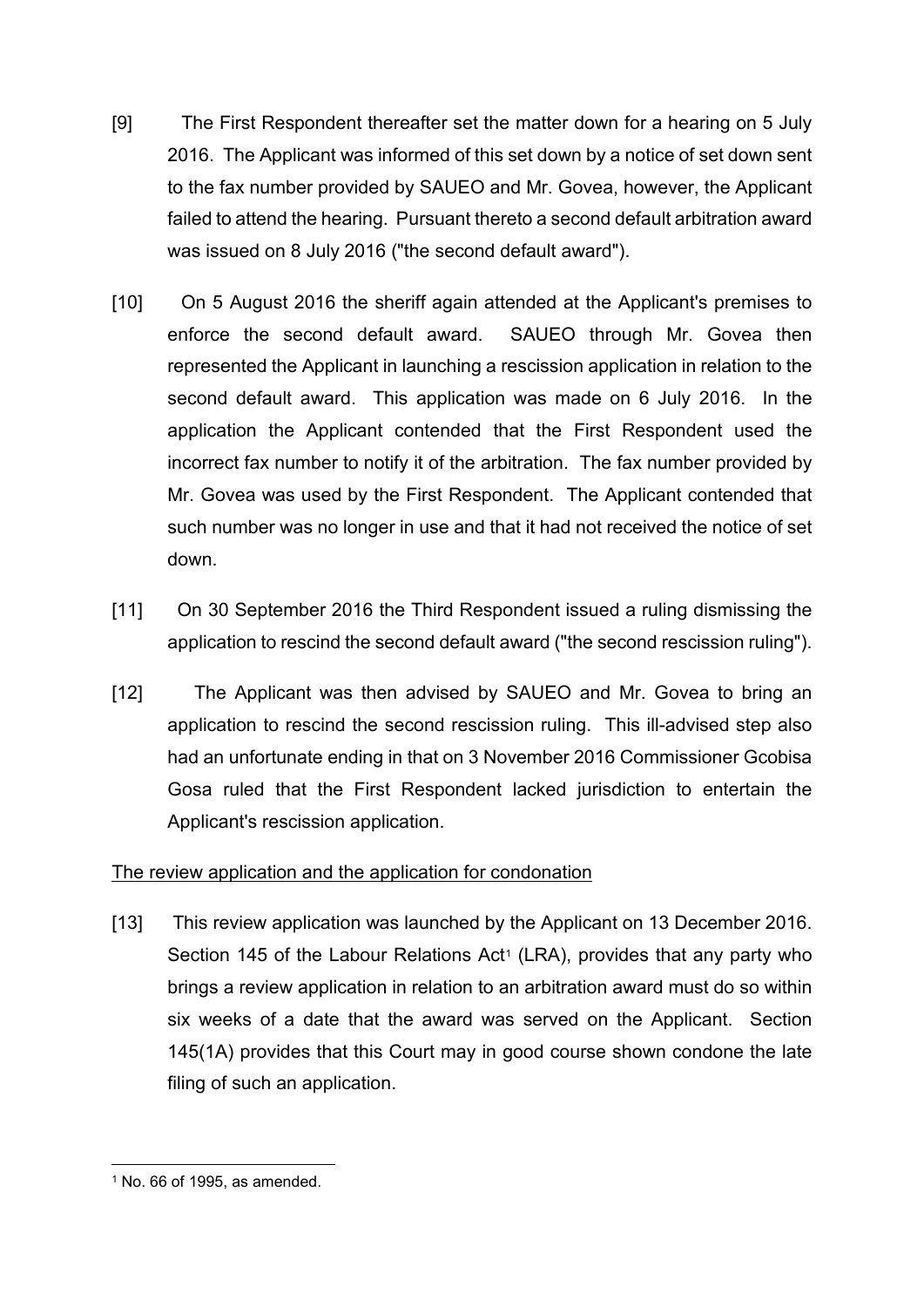- In the founding affidavit to the review application the Applicant acknowledges that it must overcome the hurdle to apply for condonation in respect of the late filing of the review application. As correctly pointed out by the Third Respondent's counsel, assuming that the second default award and the second rescission ruling were received on the dates that appear on them, the review application in respect of the second default award is just short of four months late and in respect of the second rescission ruling is four weeks late.
- [15] The Applicant fails to deal with the aforesaid substantial delays and settles for an explanation where it blames SAUEO and more particularly the firm of attorneys SAUEO instructed for the delay. What the Applicant furthermore fails to explain entirely, after its' alleged resignation of its membership from SAUEO on 3 November 2016, is what steps it had taken before or after this date to expedite its review application. Should one have regard to the date of the second rescission ruling i.e. 30 September 2016 the review application should have been filed by at least 15 November 2016. The review application is only served and filed by 13 December 2016. A further four weeks later.
- [16] No explanation whatsoever is provided for the aforesaid delay. At all relevant times the Applicant chose to be represented by SAUEO and it was also Mr. Govea of SAUEO that provided the telefax number to the First Respondent to which the different set down notices had been sent.
- [17] The Fourth Respondent is a person with no substantial means and had to rely on the assistance of a pro-bono attorney provided by SASLAW. He had to endure three rescission applications, two arbitrations and now this late review application. His prejudice is self-evident.
- [18] The law on condonation is trite and has been codified in *Melane vs Santam Insurance Company Ltd*[2.](#page-3-0) Various courts have expanded further on the factors identified in *Melane* or alternatively elaborated on the principles set out therein. In *NUM vs Council for Mineral Technology*[3](#page-3-1)**,** the Labour Appeal Court (LAC)

<span id="page-3-0"></span><sup>2</sup> 1962 (4) SA 531 (A).

<span id="page-3-1"></span><sup>3</sup> [1999] 3 BLLR 209 (LAC).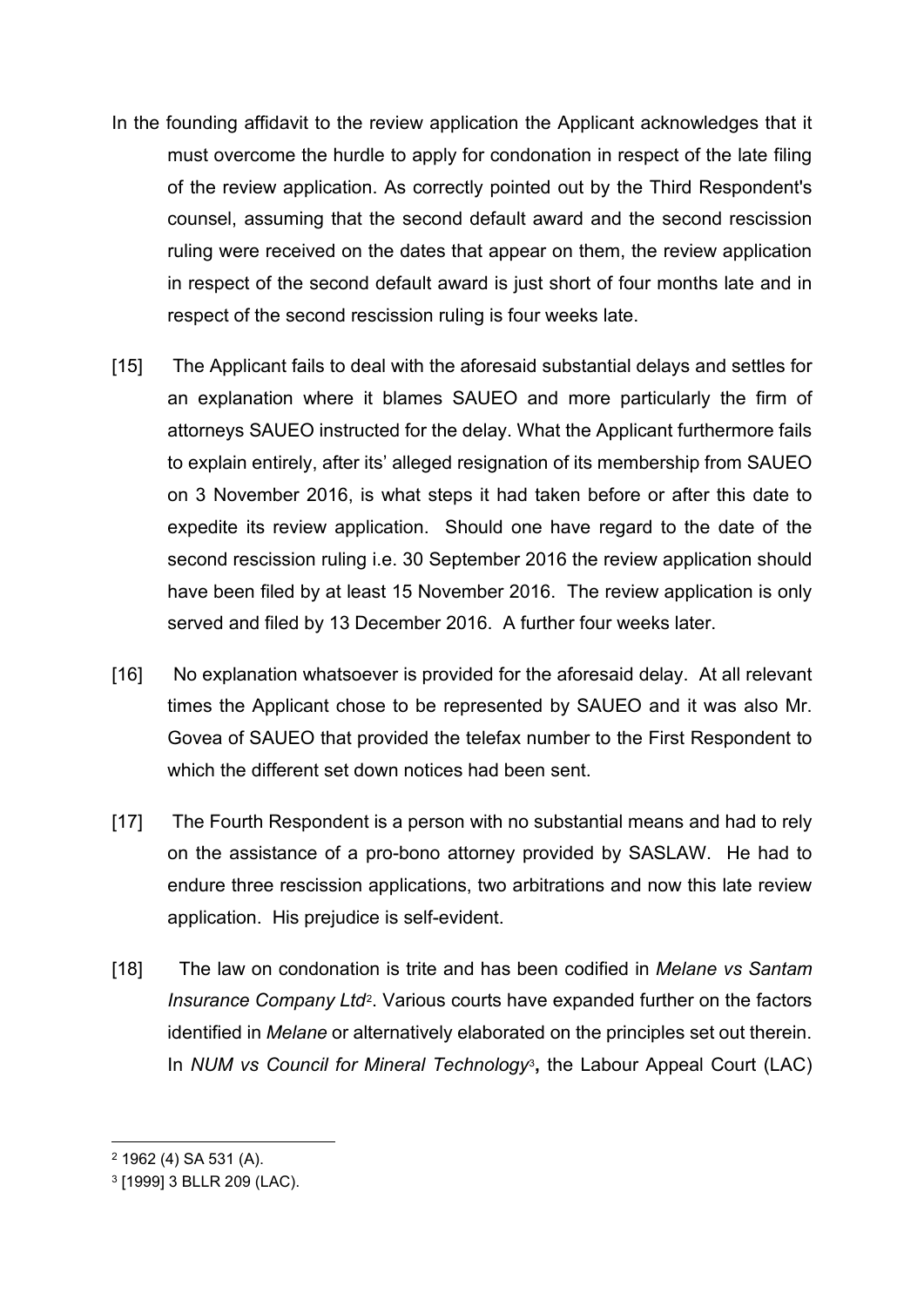held[4](#page-4-0) "…*that without a reasonable and acceptable explanation for the delay the prospects of success are immaterial and without prospects of success no matter how good the explanation for the delay, an application for condonation should be refused".*

- [19] Furthermore, it must be noted that in *SA Post Office Ltd vs Commission for Conciliation Mediation and Arbitration and others*[5](#page-4-1) the LAC held that where the matter deals with an individual dismissal the Court must be cautious before exercising its discretion in favour of the indulgence sought, because there is an imperative placed on the speedy and expeditious resolution of such disputes.
- [20] The Applicant has failed to provide an explanation that is sufficient to enable the court to understand how it really came about that it failed to file and serve its review application in time and to assess the Applicant's conduct and motives.
- [21] The LAC in *Superb Meat Supplies CC vs Maritz*[6](#page-4-2) held the following to say in relation to the litigants duties:

"In this court and the Supreme Court of Appeal there have been frequently repeated judicial warnings that there is a limit beyond which a litigant cannot escape the results of his attorneys' lack of diligence or the inefficiency of the explanation tendered. It has never been the law that invariably a litigant will be excused if the blame lies with the attorney. To hold otherwise might have a disastrous effect upon the observance of the rules of this court and set a dangerous precedent. It would invite or encourages laxity on the part of practitioners".

- [22] Furthermore the Court is of the view that the Applicant itself cannot be absolved from blame as it appears to have shown a complete disinterest in the conduct of the case and offered no acceptable explanation for taking reasonable steps to bring this matter to completion.
- [23] In the premises, I make the following order:

<span id="page-4-0"></span><sup>4</sup> Ibid at p. 211 at paragraphs G to H.

<span id="page-4-1"></span><sup>5</sup> [2012] 1 BLLR 30 (LAC).

<span id="page-4-2"></span><sup>6</sup> (2004) 25 ILJ 96 (LAC).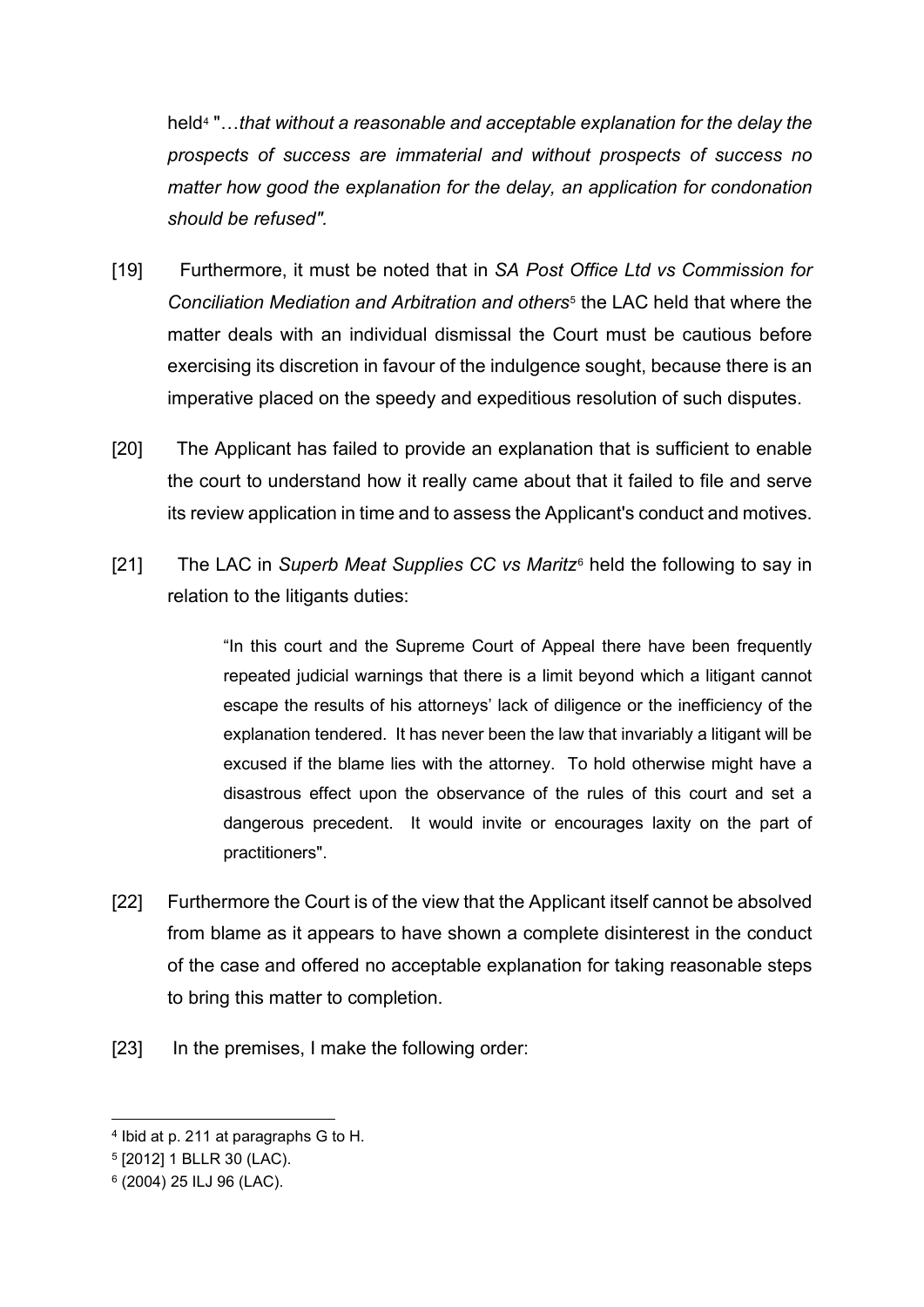## **Order**

- 1. The application for review is dismissed with costs;
- 2. The Applicant is ordered to comply with the arbitration award dated 6 July 2016.

**G. J. P. OLIVIER**

\_\_\_\_\_\_\_\_\_\_\_\_\_\_\_\_\_\_\_\_

**Acting Judge of the Labour Court of South Africa**